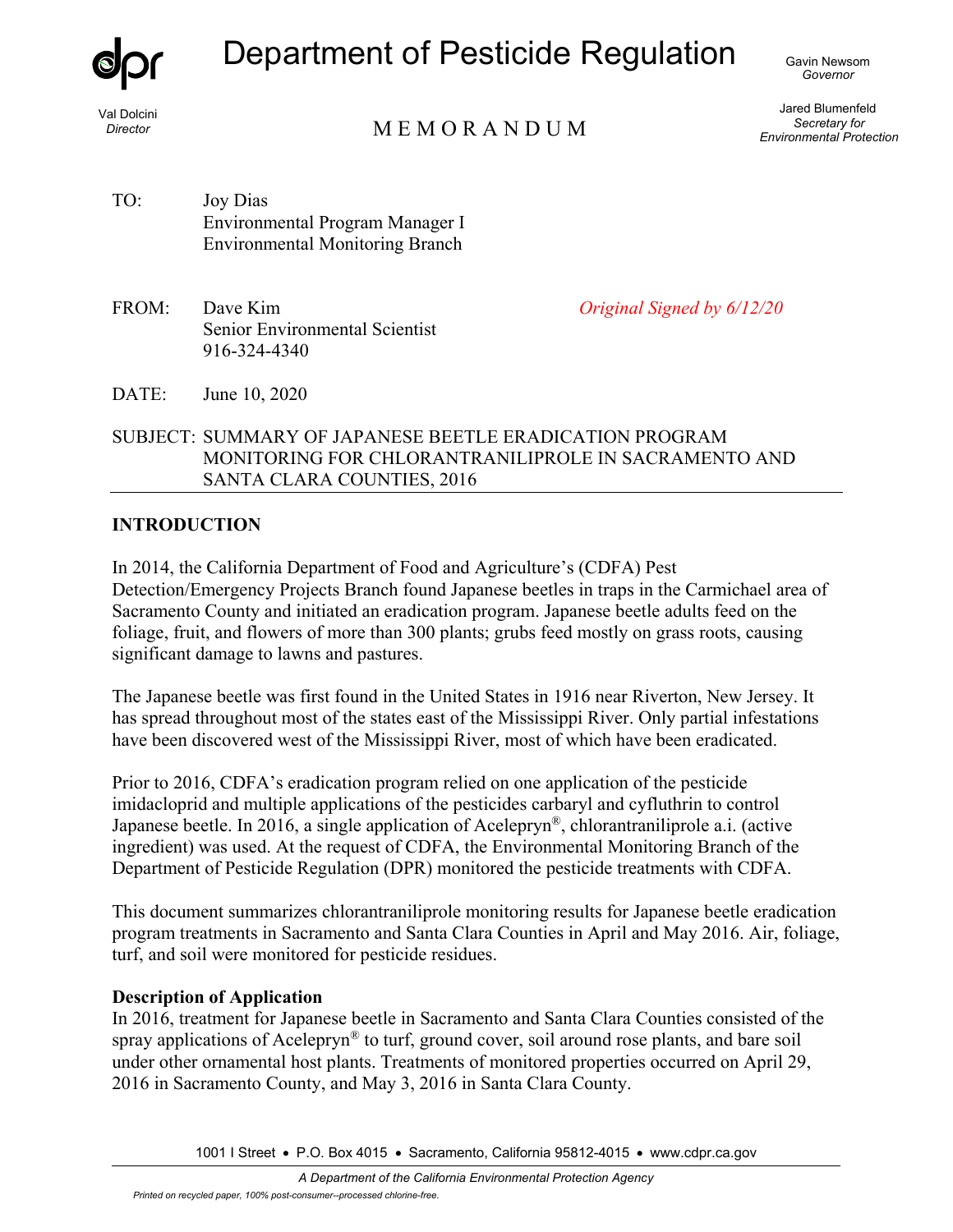The pesticide product used for Japanese beetle eradication treatments was Acelepryn® (EPA Reg. #[1](#page-1-0)00-1489), 18.4% chlorantraniliprole a.i.<sup>1</sup> The Acelepryn<sup>®</sup> was diluted with water (3 to 3200) ratio) to 0.017% chlorantraniliprole a.i. in a 200 gallon skid mounted spray rig. The mixed product was delivered through a chemical applicator spray gun (chemlawn gun, 3 gpm nozzle) attached to a hose connected to the application tank. The product was applied with a maximum application rate of 7.5 gallons per 1,000 ft<sup>2</sup> (0.5 lb a.i./acre), water was applied after the application.

#### **Sampling Sites**

Two treatment sites were established in the Carmichael area of Sacramento County, and two sites in Sunnyvale, Santa Clara County. Site selection was based on the following criteria: sites must be (1) located in the treatment area; (2) accessible the day before, during, and after the application; and (3) located in a secure area where any disturbance of the air sampling equipment would be unlikely. Residents authorized permission to DPR and CDFA staff to access the area.

## **MATERIALS AND METHODS**

The materials and methods used to monitor for chlorantraniliprole residues in Sacramento and Santa Clara Counties during implementation of the Japanese beetle eradication program of 2016 are described in detail below. Air, foliage, turf, and soil were sampled at various pesticide application intervals: pre-treatment (background), treatment, and post-treatment. The pesticide application tank was also sampled to establish treatment concentrations of chlorantraniliprole.

All samples were analyzed by CDFA's Center for Analytical Chemistry laboratory. The laboratory did not have all the analysis methods ready at the time of sampling; these samples were kept frozen at the laboratory until they could be extracted and analyzed. The tank mixtures were refrigerated and analyzed within 2 weeks.

#### **Air Sampling**

 $\overline{a}$ 

A personal air sample pump (SKC# 224-PCXR) calibrated from 2.5 to 3 liters per minute mounted with XAD-2 resin tube trapping medium was used at each site. Air samples were collected at the following treatment intervals (sample intervals were run consecutively and did not overlap).

• **Pre-treatment (Background):** These samples were collected just prior to the pesticide application; the air sampler was run for a duration of about 20 hours.

<span id="page-1-0"></span><sup>&</sup>lt;sup>1</sup> The mention of commercial products, their source, or use in connection with this eradication project is not to be construed as an actual or implied endorsement of such products.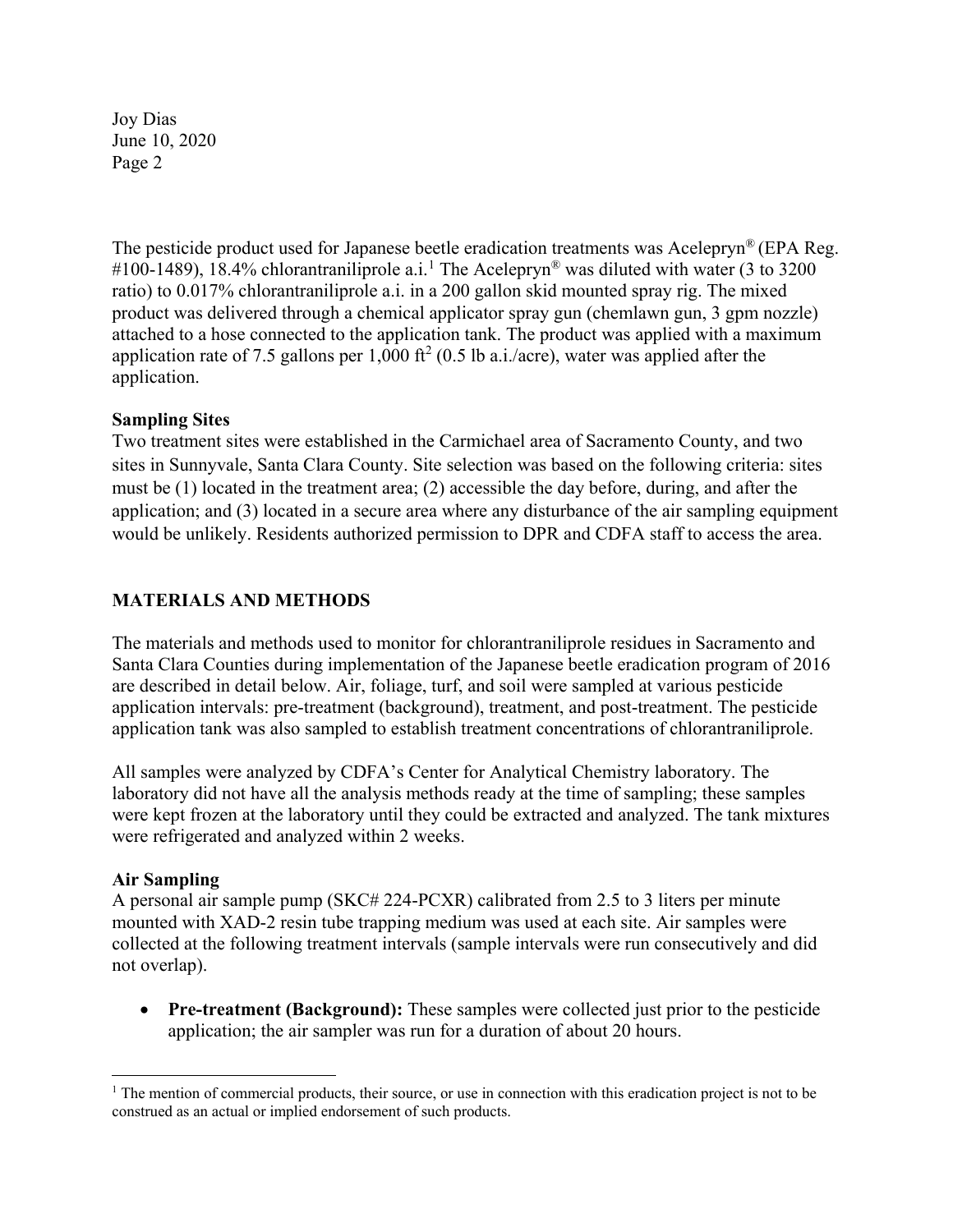- **Treatment:** The air sampler was run for a duration of about 8 hours as the pesticide was being applied in the area.
- **Post-treatment:** The air sampler was run for a duration of 18-22 hours after the pesticide application was completed.

All air samples were frozen (on dry ice or in a freezer) until delivered to the laboratory for analysis.

## **Turf Dislodgeable Residue**

Turf dislodgeable residue samples were collected using the MCR (Modified California Roller) method. A weighted cylinder was rolled back and forth (5 times) over a cotton fabric held in place on the turf surface, transferring the chemical residues to the fabric. This method was used and described in a turf transferable residues (TTR) study conducted following imidacloprid application by DPR (Welsh, *et al.,* 2005). MCR samples were collected at each site and additional samples were collected in a controlled Sacramento test site (non-Japanese beetle site). On May 26, 2016 the controlled test application was applied with a backpack sprayer, mixed and filled from a treatment truck leftover from the Santa Clara treatments. Fabric samples were frozen (on dry ice or in a freezer) until delivered to the laboratory.

## **Foliage Sampling for Total Residue**

Foliage samples were collected from ground cover plants from each site, if present. Background samples were collected prior to pesticide application; post-application samples were collected after application residue had dried. Total residue samples consisted of 20-40 grams of whole leaves placed in wide mouth Mason® jars. Samples were frozen (on dry ice or in a freezer) until delivered to the laboratory.

#### **Turf and Soil Sampling**

Each turf and soil sample consisted of three randomly selected cores taken to a depth of 1 inch, some turf cores had a substantial amount of soil. Cores were collected using a 2-1/2 inch (28.56 square centimeter  $[cm^2]$ ) diameter stainless steel tube and composited into one wide mouth Mason® jar with an aluminum foil lined lid. Background samples were collected before treatment; post-treatment samples were collected after the pesticide application when the turf was dry. Samples were frozen (on dry ice or in a freezer) until delivered to the laboratory.

#### **Tank Mixture Sampling/Product Concentration**

Tank mixture samples were collected from treatment spray guns at the time of treatment to establish chlorantraniliprole pesticide concentrations in the spray material. Samples consisted of half-filled 500 milliliter Nalgene® wide mouth bottles. The exterior of each bottle was rinsed to remove spilled product; bottles were then triple bagged and refrigerated (on wet or blue ice) until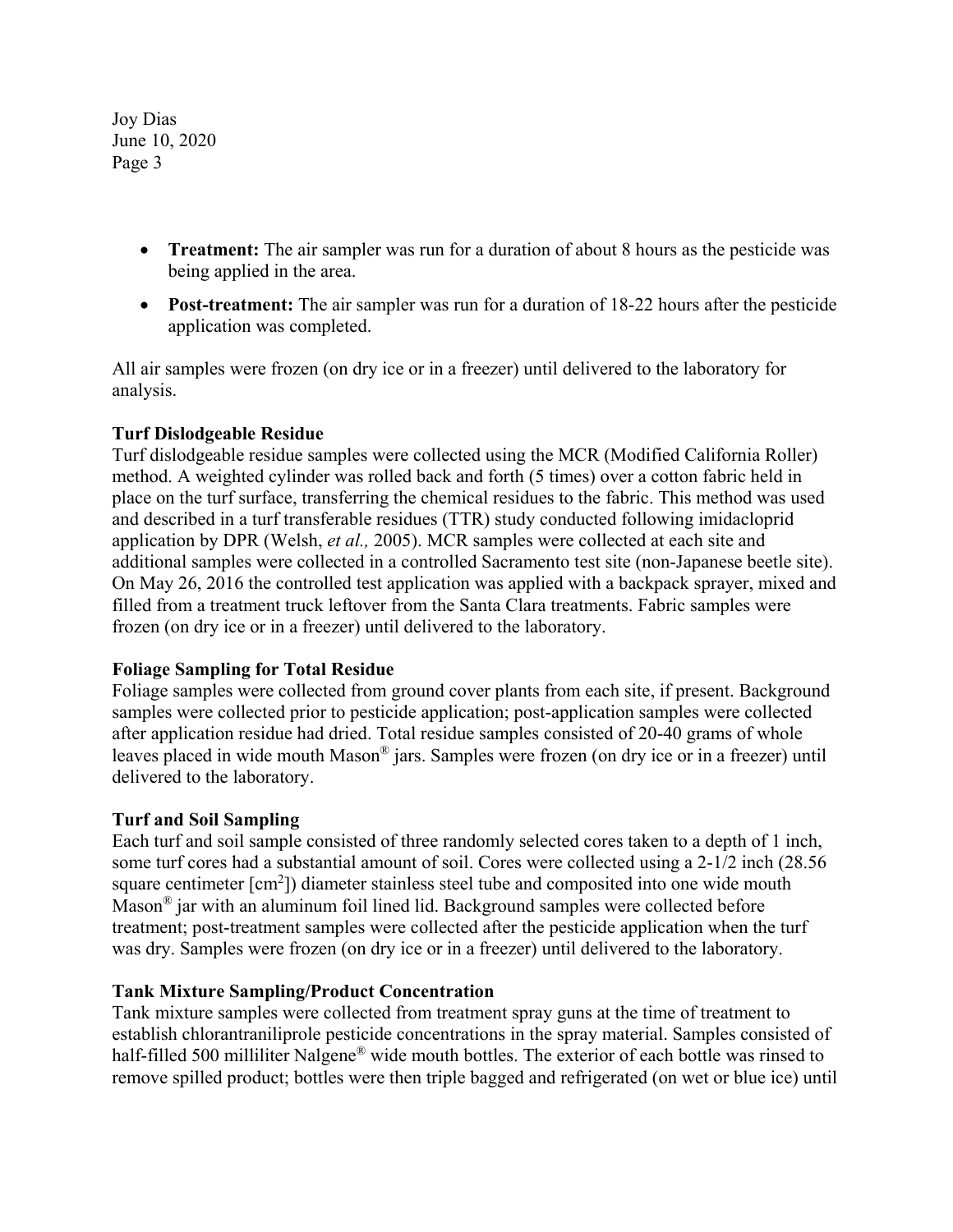delivered to the laboratory. Tank sample results were compared to the amount/application rate specified on the product label to ensure the pesticide was mixed properly.

## **Quality Control**

The CDFA Center for Analytical Chemistry analyzed all samples collected for this monitoring study. Standard operating procedures for continuing quality control (QC) measures are specified in QAQC001.01 (https://www.cdpr.ca.gov/docs/emon/pubs/sops/qaqc00101.pdf). Continuing QC samples were evaluated by laboratory chemists and adjustments were made to the analytical equipment on an as-needed basis to ensure analytical integrity.

## **RESULTS AND DISCUSSION**

#### **Air**

No chlorantraniliprole residues were detected in any of the air samples collected. The highest detection limit of 0.038  $\mu$ g/m<sup>3</sup> occurred during the treatment period. The detection limits for the other sample periods were below  $0.02 \mu g/m<sup>3</sup>$ . Detection limits for all samples are in Table 1.

## **Turf Dislodgeable Residue (MCR)**

Turf dislodgeable residue samples were collected using MCR over a 5690 cm² sample area. The sample mean was 41.6 µg/sample with a maximum of 62.9 µg/sample for the 8 post-treatment samples. These results were similar to the 52.2 µg/sample mean with a maximum of 58.0 µg/sample for the controlled test in Sacramento. All background samples were ND (none detected, below detection limit). All MCR sample results are in Table 2.

#### **Foliage Samples**

The mean of the groundcover foliage samples was 3.80 ppm total residue of chlorantraniliprole in the post-application samples with a range of 1.44 to 5.83 ppm (Table 3). All background samples were ND. Samples were collected before and after the treatment. For the Sacramento sites, the species collected for the background samples were not treated and therefore do not appear in the table; a different species was treated and collected for post-treatment samples.

#### **Turf and Soil Samples**

The sample mean of the four turf/soil plugs was 0.50 ppm total residues of chlorantraniliprole with a range of 0.34 to 0.61 ppm (Table 4). All background samples were ND.

The sample mean of the three soil plugs was 1.58 ppm total residues of chlorantraniliprole. The two soil samples collected in Santa Clara were from around rose host plants with concentrations of 1.95 and 1.97 ppm total residues of chlorantraniliprole. The single Sacramento soil core was collected from under ornamental host plants, with a chlorantraniliprole concentration of 0.813 ppm (Table 5).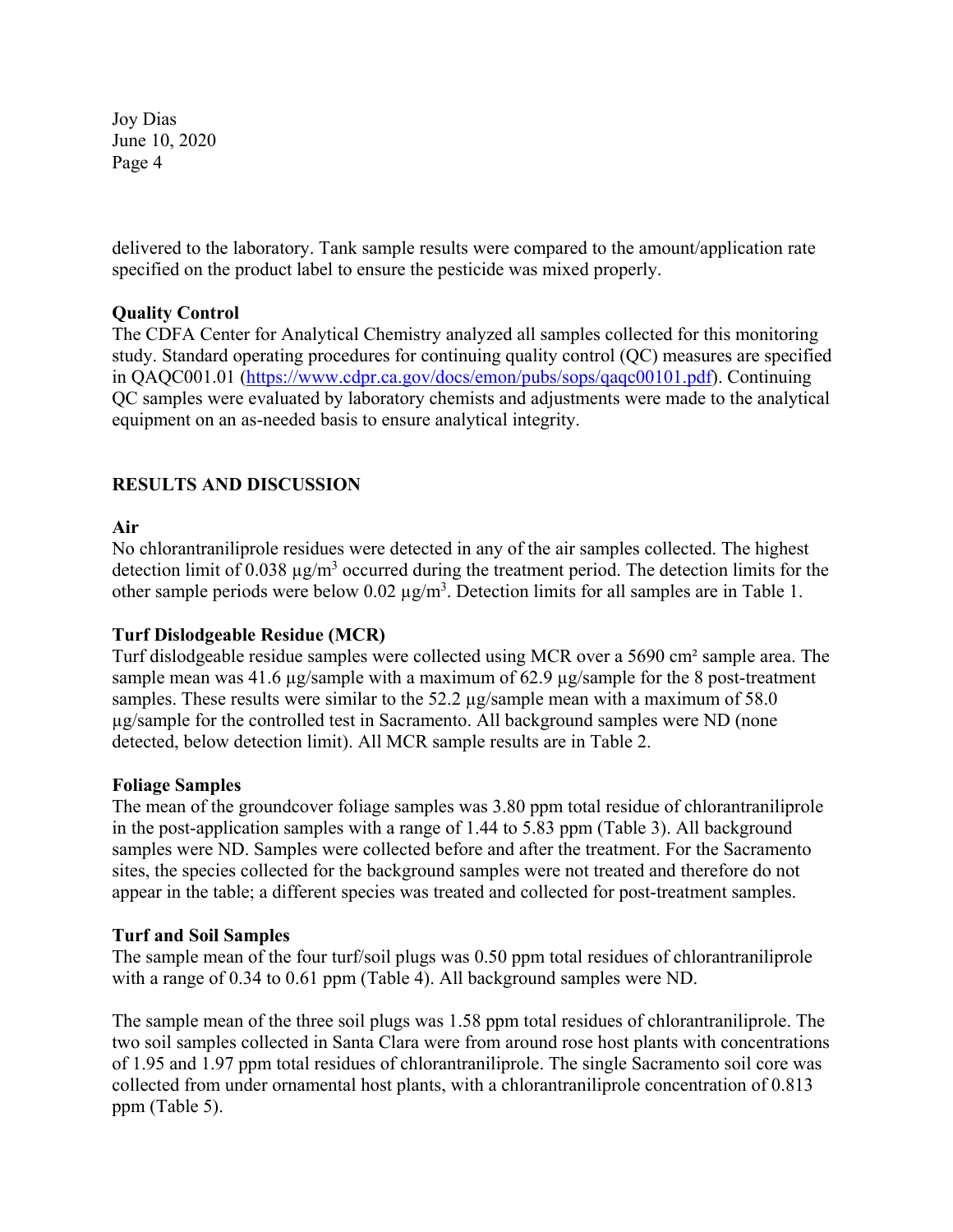#### **Tank Mix**

Each site and the MCR controlled test were treated from a separately mixed tank mixture. The mean concentration was 0.01725% chlorantraniliprole, compared to the target concentration of 0.017% (Table 5). The controlled test tank mixture was mixed during the Santa Clara treatments 2 weeks before testing, this sample had a lower concentration of 0.014%.

## **CONCLUSION**

Monitoring of the Japanese beetle eradication program pesticide treatments yielded the following results.

- All air samples were none detected (ND). Detection limits were below 0.016  $\mu$ g/m<sup>3</sup> before and after treatment, and below  $0.038 \mu g/m^3$  during the treatment period.
- The MCR turf dislodgeable samples mean concentration was 41.6 µg/sample, or 0.0073  $\mu$ g/cm<sup>2</sup>. The maximum concentration was 62.9  $\mu$ g/sample, or 0.011  $\mu$ g/cm<sup>2</sup>.
- The foliar total residue samples mean concentration was 3.8 ppm. The maximum concentration was 5.83 ppm.
- The turf/soil plugs samples mean concentration was 0.50 ppm. The maximum concentration was 0.61 ppm.
- The rose soil sample concentrations were 1.95 and 1.97 ppm. The bare soil sample concentration was 0.813 ppm.
- The tank mixture sample mean concentration was 0.01725%, all samples were within 6% of the target concentration.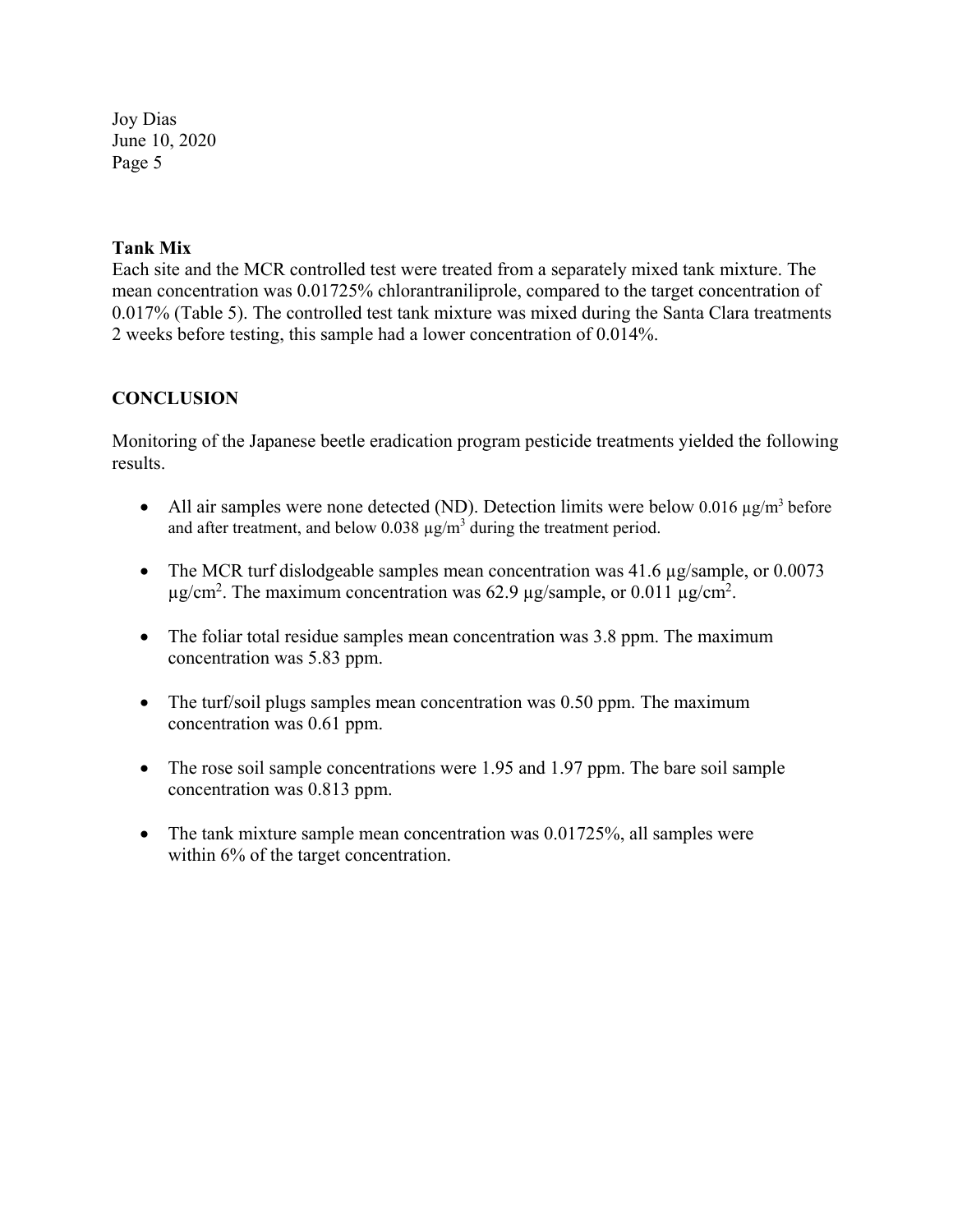## **TABLES**

**Table 1. Air Sampling Results.** Detection limits are in  $\mu$ g/m<sup>3</sup> and represent the highest concentration which may have gone undetected.

| Interval             | <b>Site</b>     | <b>Amount Detected</b><br>$\mu$ g/m <sup>3</sup> | Detection Limit<br>$\mu$ g/m <sup>3</sup> | Detection Limit<br>$\mu$ g/sample |
|----------------------|-----------------|--------------------------------------------------|-------------------------------------------|-----------------------------------|
|                      | SC <sub>1</sub> | N <sub>D</sub>                                   | 0.016                                     | 0.05                              |
| Background*          | SC <sub>2</sub> | <b>ND</b>                                        | 0.015                                     | 0.05                              |
| Application          | Sac 1           | N <sub>D</sub>                                   | 0.036                                     | 0.05                              |
|                      | Sac 2           | N <sub>D</sub>                                   | 0.034                                     | 0.05                              |
|                      | SC <sub>1</sub> | N <sub>D</sub>                                   | 0.038                                     | 0.05                              |
|                      | SC <sub>2</sub> | N <sub>D</sub>                                   | 0.037                                     | 0.05                              |
|                      | Sac 1           | <b>ND</b>                                        | 0.014                                     | 0.05                              |
| Post-<br>Application | Sac 2           | <b>ND</b>                                        | 0.014                                     | 0.05                              |
|                      | SC <sub>1</sub> | N <sub>D</sub>                                   | 0.016                                     | 0.05                              |
|                      | SC <sub>2</sub> | <b>ND</b>                                        | 0.016                                     | 0.05                              |

\*Technical problems invalidated the Sacramento background samples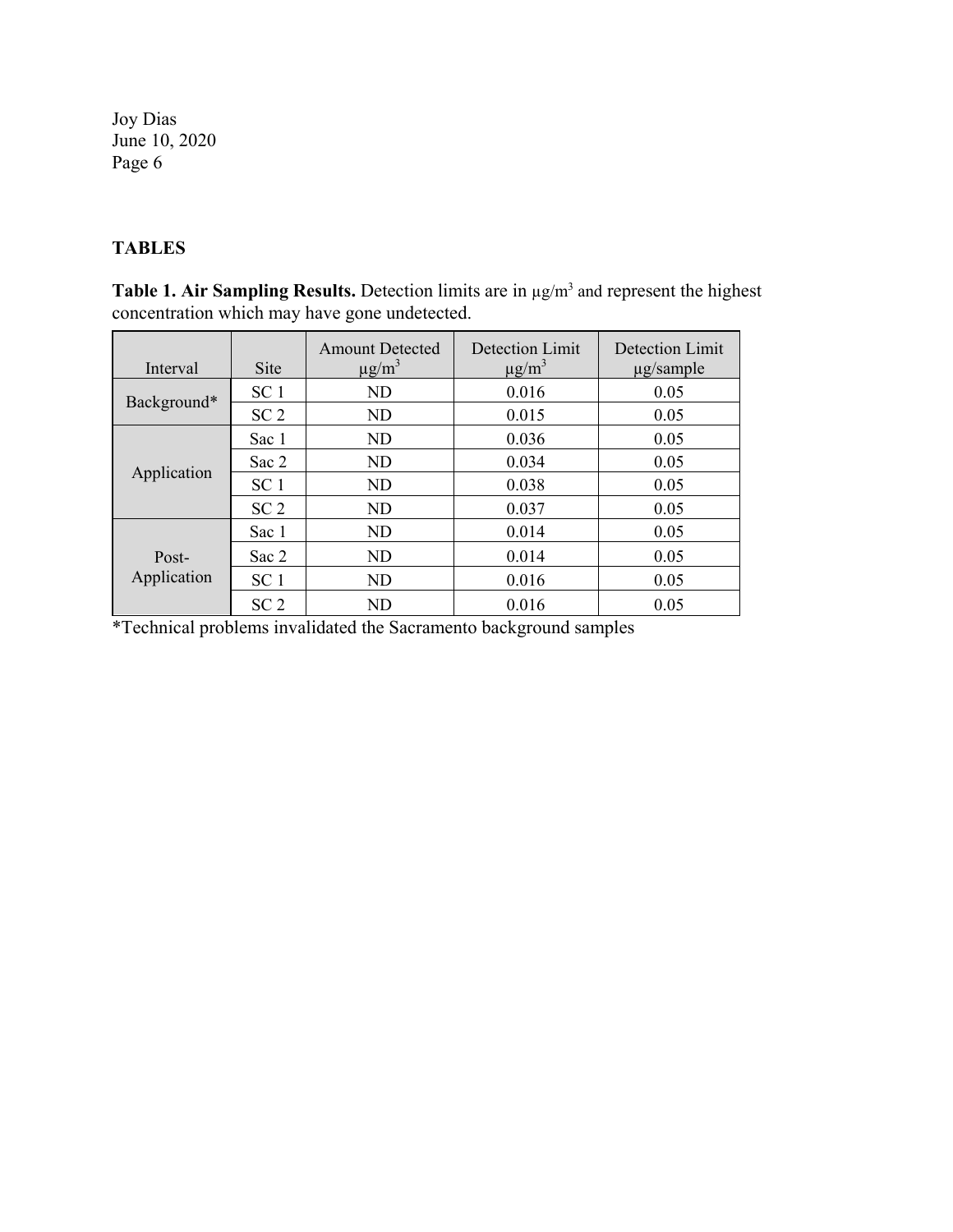**Table 2. Turf Dislodgeable Residue (MCR) Results.** Results are reported in µg per sample. The sample area was  $5690 \text{ cm}^2$ . 1 Pass is rolling in one direction, the return is Pass 2.

| Interval                                                    | Site            | <b>Amount Detected</b><br>µg/sample | # of Passes | Detection Limit<br>µg/sample |
|-------------------------------------------------------------|-----------------|-------------------------------------|-------------|------------------------------|
| Background                                                  | Sac 1           | <b>ND</b>                           | 10          | 1.0                          |
|                                                             | Sac 2           | <b>ND</b>                           | 10          | 1.0                          |
|                                                             | SC <sub>1</sub> | <b>ND</b>                           | 10          | 1.0                          |
|                                                             | SC <sub>2</sub> | ND                                  | 10          | 1.0                          |
|                                                             | Sac 1           | 46.5                                | 10          | 1.0                          |
|                                                             | Sac 1           | 44.8                                | 10          | 1.0                          |
|                                                             | Sac 2           | 62.9                                | 10          | 1.0                          |
| Post-Treatment<br><b>Mean 41.6</b>                          | Sac 2           | 36.5                                | 10          | 1.0                          |
| SD 11.9                                                     | SC <sub>1</sub> | 50.4                                | 10          | 1.0                          |
|                                                             | SC <sub>1</sub> | 25.8                                | 10          | 1.0                          |
|                                                             | SC <sub>2</sub> | 30.7                                | 10          | 1.0                          |
|                                                             | SC <sub>2</sub> | 35.4                                | 10          | 1.0                          |
|                                                             |                 | 32.5                                | 5           | 1.0                          |
| Controlled<br>Test<br>10 pass<br><b>Mean 52.2</b><br>SD 7.7 |                 | 34.5                                | 5           | 1.0                          |
|                                                             |                 | 43.5                                | 10          | 1.0                          |
|                                                             |                 | 55.2                                | 10          | 1.0                          |
|                                                             |                 | 58.0                                | 10          | 1.0                          |
|                                                             |                 | 60.8                                | 20          | 1.0                          |
|                                                             |                 | 55.5                                | 20          | 1.0                          |
|                                                             |                 | 60.4                                | 20          | 1.0                          |
|                                                             |                 | 67.7                                | 20          | 1.0                          |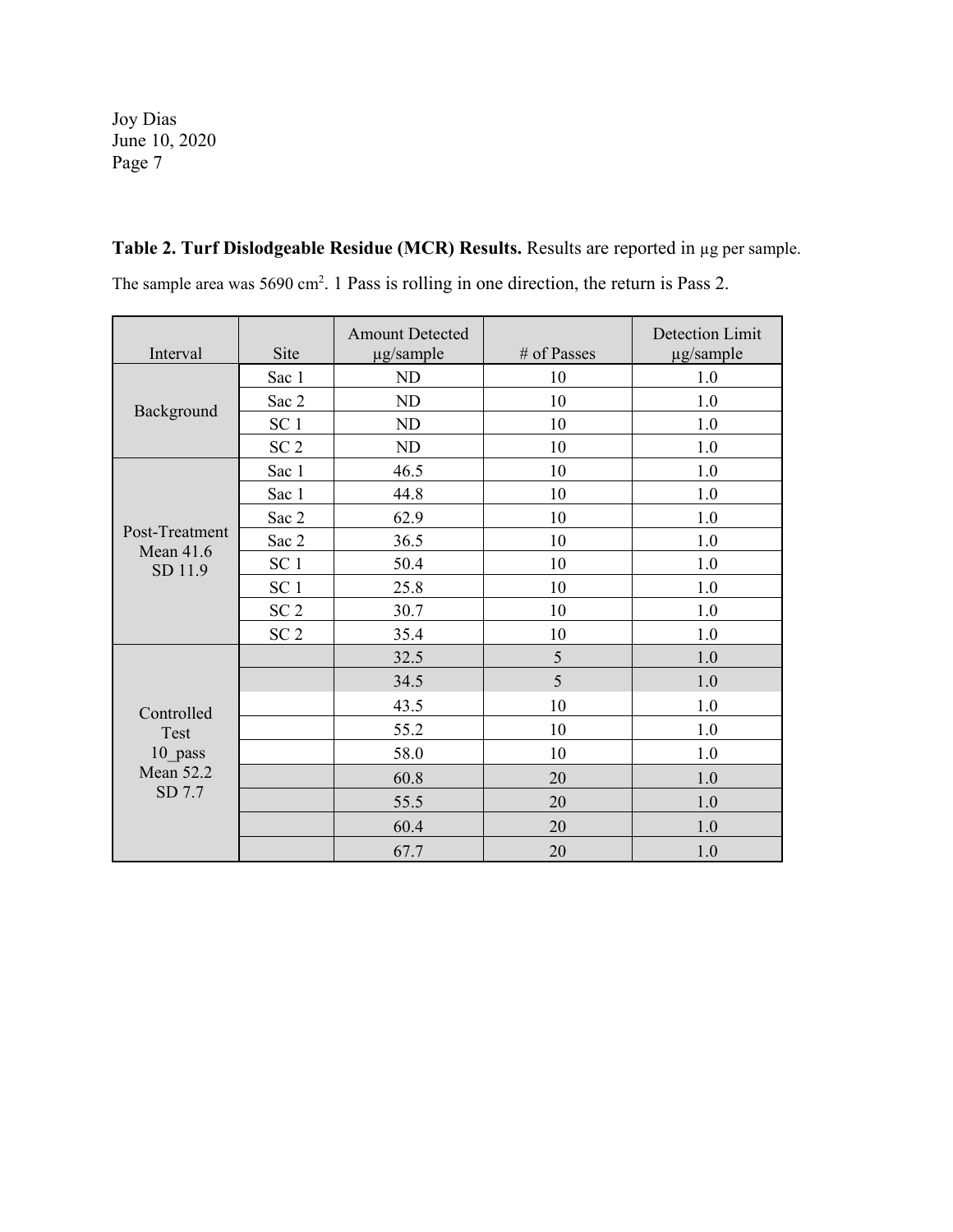**Table 3. Ground Cover Foliar Treatment.** Total residue results are reported in parts per million (ppm).

|                |                 | <b>Amount Detected</b> | Detection Limit |
|----------------|-----------------|------------------------|-----------------|
| Interval       | <b>Site</b>     | ppm                    | ppm             |
| Background     | SC <sub>1</sub> | ND                     | 0.01            |
|                | SC <sub>2</sub> | ND                     | 0.01            |
| Post-Treatment | Sac 1           | 3.62                   | 0.01            |
|                | Sac 2           | 1.44                   | 0.01            |
|                | SC <sub>1</sub> | 4.31                   | 0.01            |
|                | SC <sub>2</sub> | 5.83                   | 0.01            |

**Table 4. Turf Plugs.** Total residue results are reported in parts per million (ppm).

| Interval                          | <b>Site</b>     | <b>Amount Detected</b><br>ppm | Detection Limit<br>ppm |
|-----------------------------------|-----------------|-------------------------------|------------------------|
| Background                        | Sac 1           | ND                            | 0.01                   |
|                                   | Sac 2           | ND                            | 0.01                   |
|                                   | SC <sub>1</sub> | ND                            | 0.01                   |
|                                   | SC <sub>2</sub> | ND                            | 0.01                   |
| Post-Treatment<br>Mean $0.50$ ppm | Sac 1           | 0.611                         | 0.01                   |
|                                   | Sac 2           | 0.536                         | 0.01                   |
|                                   | SC <sub>1</sub> | 0.508                         | 0.01                   |
|                                   | SC <sub>2</sub> | 0.339                         | 0.01                   |

**Table 5. Soil Cores.** Total residue results are reported in parts per million (ppm).

| Interval                       | <b>Site</b>     | <b>Amount Detected</b><br>ppm | Detection Limit<br>ppm |
|--------------------------------|-----------------|-------------------------------|------------------------|
| Background                     | SC <sub>1</sub> | ND                            | 0.01                   |
|                                | SC <sub>2</sub> | ND                            | 0.01                   |
| Post-Treatment<br>Mean 1.58ppm | Sac 2           | 0.813                         | 0.01                   |
|                                | SC <sub>1</sub> | 1.950                         | 0.01                   |
|                                | SC <sub>2</sub> | 1.970                         | 0.01                   |